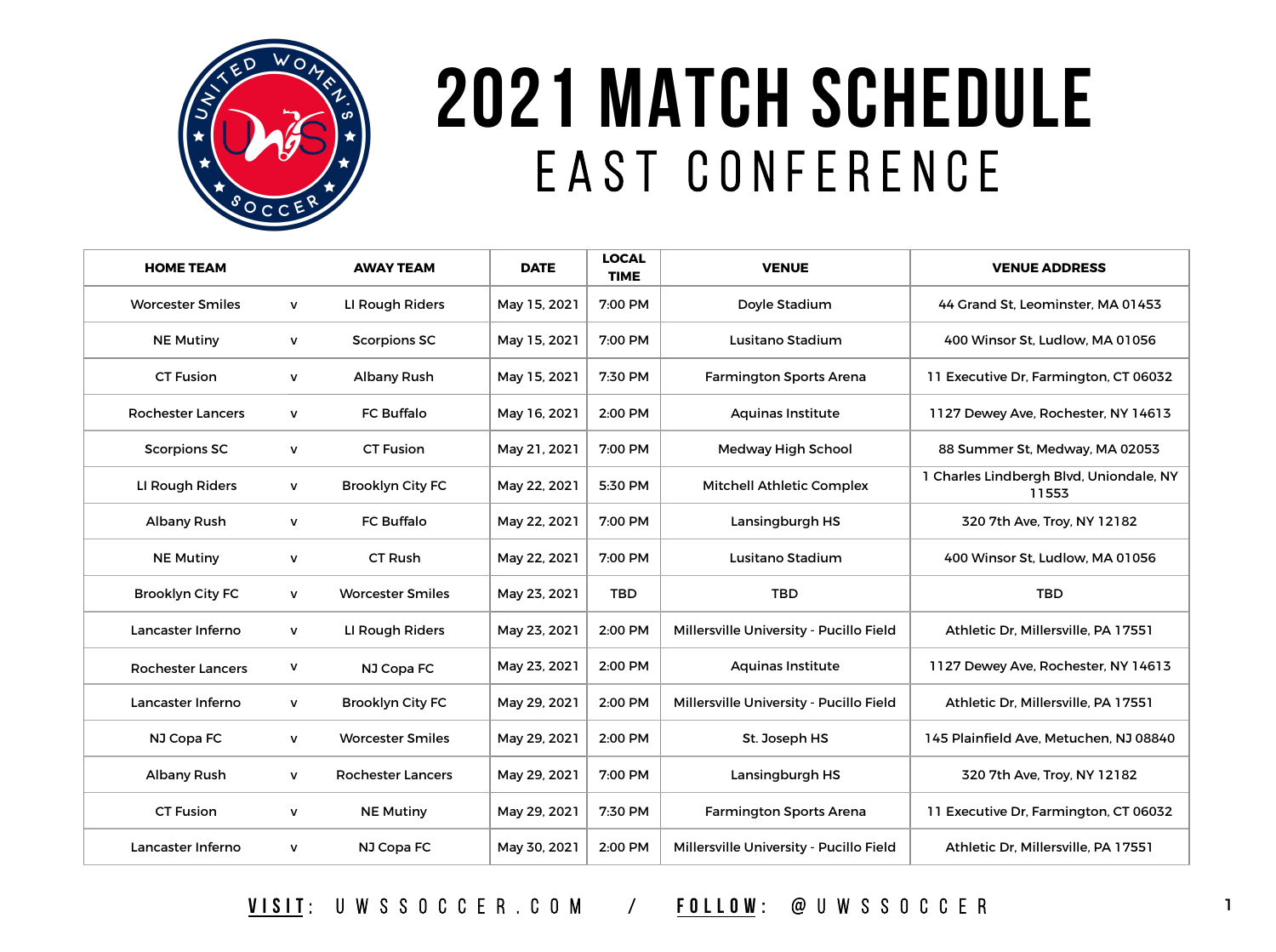| <b>HOME TEAM</b>         |              | <b>AWAY TEAM</b>         | <b>DATE</b>   | <b>LOCAL</b><br><b>TIME</b> | <b>VENUE</b>                     | <b>VENUE ADDRESS</b>                           |
|--------------------------|--------------|--------------------------|---------------|-----------------------------|----------------------------------|------------------------------------------------|
| <b>Syracuse DA</b>       | V            | <b>FC Buffalo</b>        | June 3, 2021  | <b>TBD</b>                  | <b>TBD</b>                       | <b>TBD</b>                                     |
| <b>Syracuse DA</b>       | $\mathsf{V}$ | <b>Worcester Smiles</b>  | June 4, 2021  | <b>TBD</b>                  | <b>TBD</b>                       | <b>TBD</b>                                     |
| <b>CT Fusion</b>         | V            | <b>Rochester Lancers</b> | June 5, 2021  | 7:00 PM                     | <b>Farmington Sports Arena</b>   | 11 Executive Dr, Farmington, CT 06032          |
| <b>NE Mutiny</b>         | V            | NJ Copa FC               | June 5, 2021  | 7:00 PM                     | Lusitano Stadium                 | 400 Winsor St, Ludlow, MA 01056                |
| <b>Brooklyn City FC</b>  | V            | LI Rough Riders          | June 6, 2021  | <b>TBD</b>                  | <b>Metropolitan Oval</b>         | 6058 60th St, Maspeth, NY 11209                |
| <b>FC Buffalo</b>        | V            | <b>Albany Rush</b>       | June 6, 2021  | 2:00 PM                     | Robert Rich Sr. All-High Stadium | 2885 Main St, Buffalo, NY 14214                |
| <b>CT Rush</b>           | V            | <b>Rochester Lancers</b> | June 6, 2021  | 4:00 PM                     | <b>Bittner Park</b>              | 1390 Durham Rd, Guilford, CT 06437             |
| <b>Worcester Smiles</b>  | V            | <b>Scorpions SC</b>      | June 6, 2021  | 6:00 PM                     | Doyle Stadium                    | 44 Grand St, Leominster, MA 01453              |
| <b>Syracuse DA</b>       | V            | <b>CT Fusion</b>         | June 11, 2021 | <b>TBD</b>                  | <b>TBD</b>                       | <b>TBD</b>                                     |
| <b>Scorpions SC</b>      | $\mathsf{V}$ | <b>NE Mutiny</b>         | June 11, 2021 | 7:00 PM                     | <b>Medway High School</b>        | 88 Summer St, Medway, MA 02053                 |
| <b>Brooklyn City FC</b>  | V            | NJ Copa FC               | June 12, 2021 | <b>TBD</b>                  | <b>TBD</b>                       | <b>TBD</b>                                     |
| <b>FC Buffalo</b>        | V            | Lancaster Inferno        | June 12, 2021 | 4:00 PM                     | Robert Rich Sr. All-High Stadium | 2885 Main St, Buffalo, NY 14214                |
| <b>Worcester Smiles</b>  | $\mathsf{V}$ | <b>NE Mutiny</b>         | June 12, 2021 | 7:00 PM                     | Doyle Stadium                    | 44 Grand St, Leominster, MA 01453              |
| <b>Albany Rush</b>       | V            | <b>Scorpions SC</b>      | June 12, 2021 | 7:00 PM                     | Lansingburgh HS                  | 320 7th Ave, Troy, NY 12182                    |
| <b>Rochester Lancers</b> | V            | Lancaster Inferno        | June 13, 2021 | 2:00 PM                     | <b>Aquinas Institute</b>         | 1127 Dewey Ave, Rochester, NY 14613            |
| <b>CT Rush</b>           | $\mathsf{V}$ | <b>Brooklyn City FC</b>  | June 13, 2021 | 4:00 PM                     | <b>Bittner Park</b>              | 1390 Durham Rd, Guilford, CT 06437             |
| LI Rough Riders          | $\mathsf{V}$ | <b>CT Fusion</b>         | June 13, 2021 | 5:30 PM                     | Hofstra Soccer Stadium           | 100 Hempstead Turnpike, Hempstead, NY<br>11549 |
| <b>Syracuse DA</b>       | V            | <b>Rochester Lancers</b> | June 18, 2021 | <b>TBD</b>                  | <b>TBD</b>                       | <b>TBD</b>                                     |
| <b>CT Fusion</b>         | V            | CT Rush                  | June 18, 2021 | 7:00 PM                     | <b>Farmington Sports Arena</b>   | 11 Executive Dr, Farmington, CT 06032          |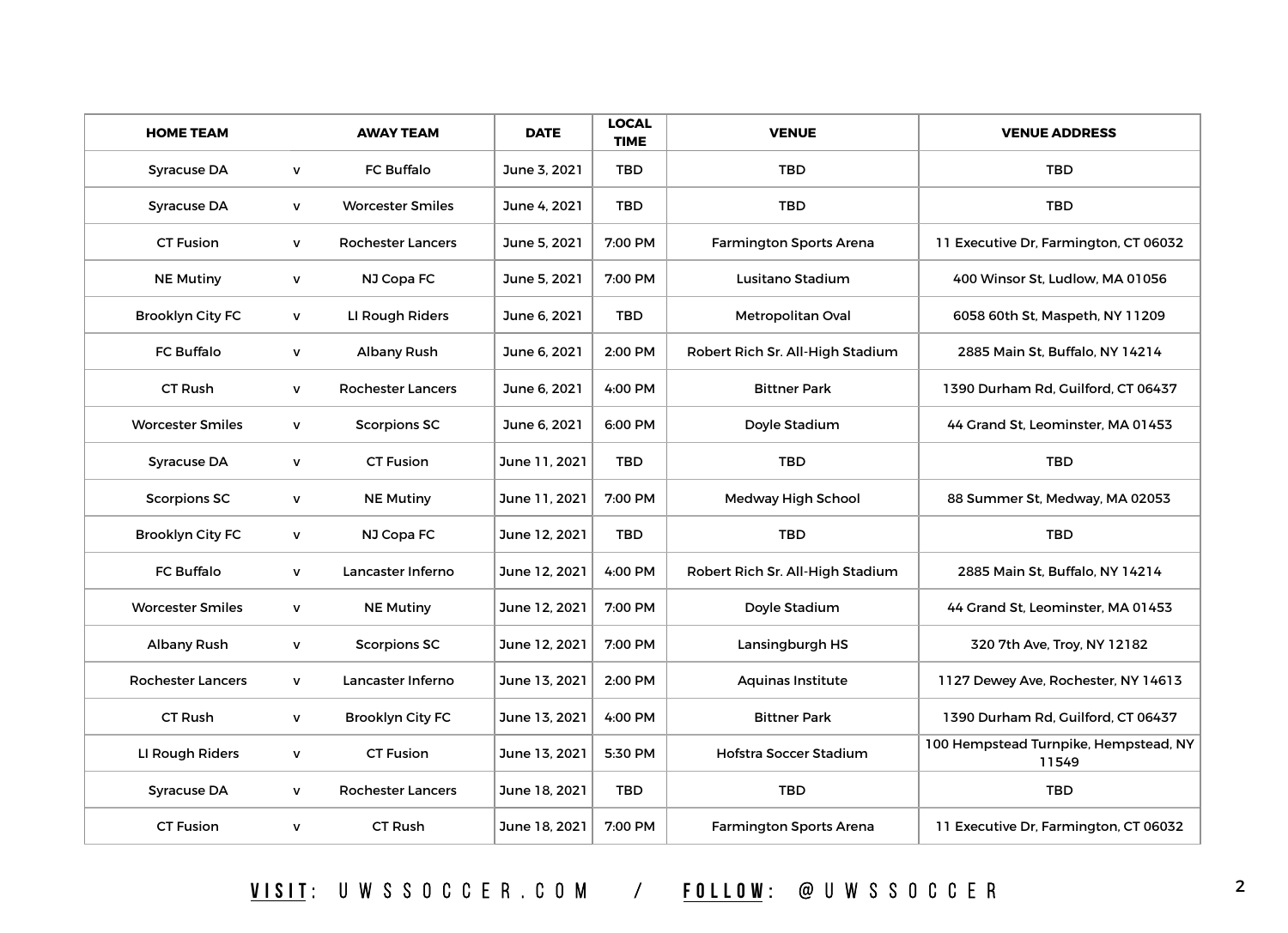| <b>HOME TEAM</b>         |              | <b>AWAY TEAM</b>        | <b>DATE</b>   | <b>LOCAL</b><br><b>TIME</b> | <b>VENUE</b>                            | <b>VENUE ADDRESS</b>                           |
|--------------------------|--------------|-------------------------|---------------|-----------------------------|-----------------------------------------|------------------------------------------------|
| <b>Brooklyn City FC</b>  | V            | <b>Scorpions SC</b>     | June 19, 2021 | 1:30 PM                     | <b>Aviator Sports Complex</b>           | 3159 Flatbush Ave, Brooklyn, NY 11209          |
| NJ Copa FC               | V            | Lancaster Inferno       | June 19, 2021 | 2:00 PM                     | St. Joseph HS                           | 145 Plainfield Ave, Metuchen, NJ 08840         |
| <b>Worcester Smiles</b>  | V            | <b>FC Buffalo</b>       | June 19, 2021 | 7:00 PM                     | Doyle Stadium                           | 44 Grand St. Leominster, MA 01453              |
| <b>NE Mutiny</b>         | V            | <b>Syracuse DA</b>      | June 19, 2021 | 7:00 PM                     | Lusitano Stadium                        | 400 Winsor St, Ludlow, MA 01056                |
| <b>Rochester Lancers</b> | V            | <b>Albany Rush</b>      | June 20, 2021 | 2:00 PM                     | <b>Aquinas Institute</b>                | 1127 Dewey Ave, Rochester, NY 14613            |
| LI Rough Riders          | V            | <b>CT Rush</b>          | June 20, 2021 | 5:30 PM                     | <b>Hofstra University</b>               | 100 Hempstead Turnpike, Hempstead, NY<br>11549 |
| <b>Scorpions SC</b>      | $\mathsf{V}$ | <b>FC Buffalo</b>       | June 20, 2021 | 7:00 PM                     | <b>Medway High School</b>               | 88 Summer St, Medway, MA 02053                 |
| <b>Syracuse DA</b>       | v            | <b>Albany Rush</b>      | June 25, 2021 | <b>TBD</b>                  | <b>TBD</b>                              | <b>TBD</b>                                     |
| <b>CT Rush</b>           | $\mathsf{v}$ | <b>Worcester Smiles</b> | June 25, 2021 | 7:30 PM                     | <b>Bittner Park</b>                     | 1390 Durham Rd, Guilford, CT 06437             |
| NJ Copa FC               | $\mathsf{V}$ | LI Rough Riders         | June 26, 2021 | 2:00 PM                     | St. Joseph HS                           | 145 Plainfield Ave, Metuchen, NJ 08840         |
| <b>Brooklyn City FC</b>  | V            | Lancaster Inferno       | June 26, 2021 | 2:00 PM                     | <b>Aviator Sports Complex</b>           | 3159 Flatbush Ave, Brooklyn, NY 11209          |
| <b>FC Buffalo</b>        | V            | <b>NE Mutiny</b>        | June 26, 2021 | 7:00 PM                     | Robert Rich Sr. All-High Stadium        | 2885 Main St, Buffalo, NY 14214                |
| <b>CT Fusion</b>         | $\mathsf{V}$ | <b>Scorpions SC</b>     | June 26, 2021 | 7:30 PM                     | <b>Farmington Sports Arena</b>          | 11 Executive Dr, Farmington, CT 06032          |
| <b>Albany Rush</b>       | $\mathsf{v}$ | <b>Worcester Smiles</b> | June 27, 2021 | 2:00 PM                     | Lansingburgh HS                         | 320 7th Ave, Troy, NY 12182                    |
| Lancaster Inferno        | V            | <b>CT Rush</b>          | June 27, 2021 | 2:00 PM                     | Millersville University - Pucillo Field | Athletic Dr, Millersville, PA 17551            |
| <b>Rochester Lancers</b> | V            | <b>Syracuse DA</b>      | June 27, 2021 | 2:00 PM                     | <b>Aquinas Institute</b>                | 1127 Dewey Ave, Rochester, NY 14613            |
| LI Rough Riders          | V            | NJ Copa FC              | June 30, 2021 | 5:30 PM                     | <b>Hofstra University</b>               | 100 Hempstead Turnpike, Hempstead, NY<br>11549 |
| <b>CT Rush</b>           | V            | <b>CT Fusion</b>        | July 1, 2021  | 7:30 PM                     | <b>Bittner Park</b>                     | 1390 Durham Rd, Guilford, CT 06437             |
| <b>Scorpions SC</b>      | V            | <b>Syracuse DA</b>      | July 2, 2021  | 7:00 PM                     | <b>Medway High School</b>               | 88 Summer St, Medway, MA 02053                 |
| Lancaster Inferno        | V            | <b>Albany Rush</b>      | July 3, 2021  | 2:00 PM                     | Millersville University - Pucillo Field | Athletic Dr, Millersville, PA 17551            |